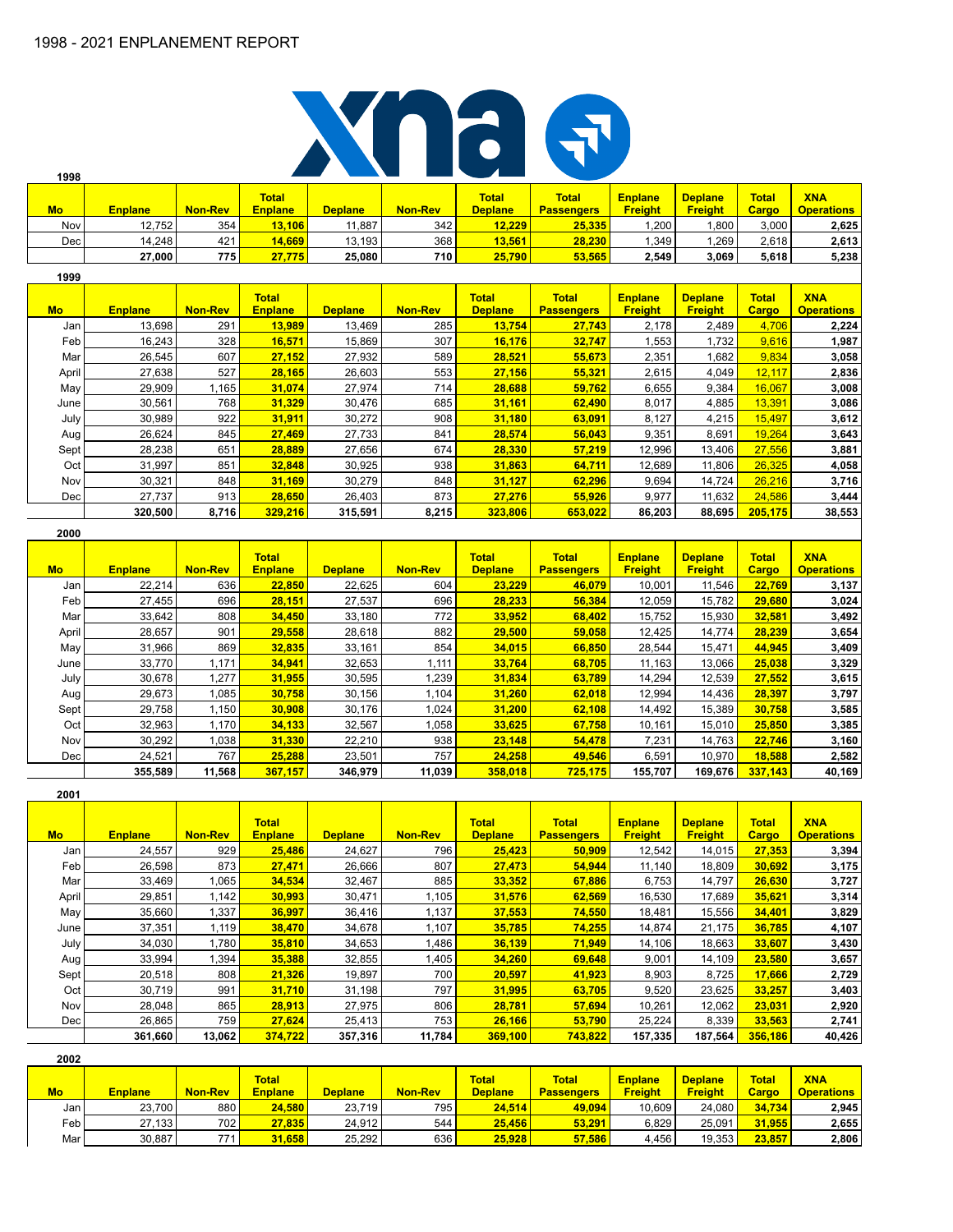| April | 30,883  | 901    | 31,784  | 30,763  | 640    | 31,403  | 63,187  | 26.704  | 10.642  | 38,435  | 3,034  |
|-------|---------|--------|---------|---------|--------|---------|---------|---------|---------|---------|--------|
| May   | 34,938  | .063   | 36,001  | 34,002  | 940    | 34.942  | 70,943  | 5.516   | 19,209  | 24.943  | 3,014  |
| June  | 38,383  | .349   | 39,732  | 36,759  | 1.134  | 37,893  | 77,625  | 5,509   | 38,598  | 45,037  | 3,196  |
| July  | 37,030  | .604   | 38,634  | 35,536  | 1.276  | 36,812  | 75,446  | 6,121   | 17,159  | 23,334  | 3,181  |
| Aug   | 31.401  | .394   | 32,795  | 32,492  | .252   | 33,744  | 66,539  | 7,275   | 16,996  | 24.931  | 3,077  |
| Sept  | 31,233  | .183   | 32,416  | 32,056  | 1,099  | 33,155  | 65,571  | 7.054   | 16.071  | 23,860  | 3,240  |
| Oct   | 36,997  | .608   | 38.605  | 36,885  | 1.435  | 38.320  | 76.925  | 11.613  | 19.134  | 31,112  | 3,503  |
| Nov   | 30,991  | .303   | 32.294  | 30,860  | 1,193  | 32.053  | 64,347  | 31,262  | 13,720  | 45,035  | 3,263  |
| Dec   | 32,307  | .422   | 33.729  | 31.443  | 1,222  | 32.665  | 66,394  | 10.587  | 14,165  | 24,754  | 2,739  |
|       | 385,883 | 14,180 | 400,063 | 374,719 | 12,166 | 386,885 | 786,948 | 133,535 | 234,218 | 371,987 | 36,653 |

| 2003 |  |
|------|--|
|      |  |

| <b>Mo</b> | <b>Enplane</b> | <b>Non-Rev</b> | <b>Total</b><br><b>Enplane</b> | <b>Deplane</b> | <b>Non-Rev</b> | <b>Total</b><br><b>Deplane</b> | <b>Total</b><br><b>Passengers</b> | <b>Enplane</b><br><b>Freight</b> | <b>Deplane</b><br><b>Freight</b> | <b>Total</b><br><b>Cargo</b> | <b>XNA</b><br><b>Operations</b> |
|-----------|----------------|----------------|--------------------------------|----------------|----------------|--------------------------------|-----------------------------------|----------------------------------|----------------------------------|------------------------------|---------------------------------|
| Jan       | 27,850         | 1,140          | 28,990                         | 28,029         | 977            | 29,006                         | 57,996                            | 9,058                            | 20,352                           | 29,522                       | 3,240                           |
| Feb       | 26,272         | 1,028          | 27,300                         | 26,713         | 899            | 27,612                         | 54,912                            | 10,054                           | 16,102                           | 26,220                       | 3,206                           |
| Mar       | 34,845         | 1,332          | 36,177                         | 35,901         | .312           | 37,213                         | 73,390                            | 13.715                           | 18,073                           | 31,817                       | 3,703                           |
| April     | 32,136         | 1,466          | 33,602                         | 32,850         | 1,261          | 34,111                         | 67,713                            | 4,238                            | 21,538                           | 25,856                       | 3,726                           |
| May       | 37,151         | 1,626          | 38,777                         | 35,916         | 1,430          | 37,346                         | 76,123                            | 7.502                            | 22.478                           | 30.329                       | 3,817                           |
| June      | 40,584         | 1,706          | 42,290                         | 40,956         | .622           | 42,578                         | 84,868                            | 9,601                            | 8,674                            | 18,356                       | 3,909                           |
| July      | 40.614         | 2,201          | 42.815                         | 39,215         | 2,046          | 41.261                         | 84.076                            | 8.309                            | 13.186                           | 21.590                       | 4,327                           |
| Aug!      | 34,108         | 1,993          | 36,101                         | 35,291         | ,857           | 37,148                         | 73,249                            | 7,759                            | 19,649                           | 28,405                       | 3,984                           |
| Sept!     | 35,839         | 1.715          | 37.554                         | 36,596         | 1.435          | 38,031                         | 75,585                            | 9,883                            | 21.345                           | 31.259                       | 3,946                           |
| Oct       | 43,546         | 1,707          | 45,253                         | 43,005         | .698           | 44,703                         | 89,956                            | 9,460                            | 21,287                           | 30,940                       | 3,763                           |
| Nov       | 39,615         | 1,615          | 41,230                         | 36,870         | .596           | 38,466                         | 79,696                            | 13,769                           | 17,805                           | 31,695                       | 3,357                           |
| Dec       | 36,337         | 1,802          | 38,139                         | 35,069         | 1,717          | 36,786                         | 74,925                            | 9,590                            | 13.706                           | 23,315                       | 3,281                           |
|           | 428,897        | 19,331         | 448.228                        | 426,411        | 17,850         | 444,261                        | 892,489                           | 112,938                          | 214,195                          | 329.304                      | 44,259                          |

| <b>Mo</b> | <b>Enplane</b> | <b>Non-Rev</b> | <b>Total</b><br><b>Enplane</b> | <b>Deplane</b> | <b>Non-Rev</b> | <b>Total</b><br><b>Deplane</b> | <b>Total</b><br><b>Passengers</b> | <b>Enplane</b><br><b>Freight</b> | <b>Deplane</b><br><b>Freight</b> | <b>Total</b><br><b>Cargo</b> | <b>XNA</b><br><b>Operations</b> |
|-----------|----------------|----------------|--------------------------------|----------------|----------------|--------------------------------|-----------------------------------|----------------------------------|----------------------------------|------------------------------|---------------------------------|
| Jan       | 30,367         | 1,369          | 31,736                         | 29,859         | 1,317          | 31,176                         | 62,912                            | 13,569                           | 16,385                           | 30,105                       | 3,904                           |
| Feb       | 33,503         | 1,553          | 35,056                         | 33,795         | 659            | 34,454                         | 69,510                            | 9,479                            | 22,450                           | 32.042                       | 3,647                           |
| Mar       | 41,780         | 1,973          | 43.753                         | 42,909         | 998. ا         | 44.907                         | 88.660                            | 12,326                           | 22.646                           | 35.047                       | 4,101                           |
| April     | 37,285         | 1,839          | 39,124                         | 36,719         | 1,690          | 38,409                         | 77,533                            | 9,765                            | 19,033                           | 29,603                       | 4,145                           |
| May       | 42,024         | 1,866          | 43,890                         | 42,598         | 1,919          | 44,517                         | 88,407                            | 9,324                            | 21,977                           | 31,310                       | 4,121                           |
| June      | 48,976         | 1,974          | 50,950                         | 47,115         | 2,316          | 49,431                         | 100,381                           | 7,478                            | 13,219                           | 20,697                       | 4,070                           |
| July      | 44,913         | 3,011          | 47,924                         | 44,424         | 2,449          | 46,873                         | 94,797                            | 7,392                            | 14,138                           | 21,530                       | 3,888                           |
| Aug       | 37,380         | 1,961          | 39,341                         | 39,797         | 1,987          | 41,784                         | 81,125                            | 10,271                           | 11,380                           | 21.651                       | 3,949                           |
| Sept      | 40,892         | 1,710          | 42,602                         | 39,910         | 1,738          | 41,648                         | 84,250                            | 8,738                            | 13,392                           | 22,132                       | 4,683                           |
| Oct       | 45,467         | 2,080          | 47,547                         | 45,439         | 2,258          | 47,697                         | 95,244                            | 6,335                            | 14,058                           | 20,500                       | 4,341                           |
| Nov       | 44,597         | 1,615          | 46,212                         | 43,143         | 1,684          | 44,827                         | 91,039                            | 29,786                           | 11,982                           | 41,768                       | 4,188                           |
| Dec       | 41,694         | 1,885          | 43.579                         | 40,859         | 185            | 41,044                         | 84.623                            | 27,900                           | 13,787                           | 41.786                       | 4,341                           |
|           | 488,878        | 22,836         | 511,714                        | 486,567        | 20,200         | 506,767                        | 1,018,481                         | 152,363                          | 194,447                          | 348,171                      | 49,378                          |

| <b>Mo</b>  | <b>Enplane</b> | <b>Non-Rev</b> | <b>Total</b><br><b>Enplane</b> | <b>Deplane</b> | <b>Non-Rev</b> | <b>Total</b><br><b>Deplane</b> | <b>Total</b><br><b>Passengers</b> | <b>Enplane</b><br><b>Freight</b> | <b>Deplane</b><br><b>Freight</b> | <b>Total</b><br>Cargo | <b>XNA</b><br><b>Operations</b> |
|------------|----------------|----------------|--------------------------------|----------------|----------------|--------------------------------|-----------------------------------|----------------------------------|----------------------------------|-----------------------|---------------------------------|
| Jan        | 36,139         | 1,433          | 37,572                         | 37,152         | 1,566          | 38,718                         | 76,290                            | 16,889                           | 13,502                           | 30,426                | 3,964                           |
| Feb        | 39,624         | 1,389          | 41,013                         | 39,535         | 1.465          | 41,000                         | 82.013                            | 14.781                           | 14,825                           | 29,606                | 4,084                           |
| Mar        | 47,853         | 2,193          | 50,046                         | 49,051         | 2,308          | 51,359                         | 101,405                           | 21,550                           | 12,873                           | 34,428                | 5,129                           |
| April      | 46,759         | 1,824          | 48,583                         | 45,668         | 1.884          | 47,552                         | 96.135                            | 15.046                           | 17.846                           | 32.892                | 4,580                           |
| May        | 50,809         | 2,132          | 52,941                         | 52,353         | 2,109          | 54,462                         | 107,403                           | 14.428                           | 16,752                           | 31,180                | 5,030                           |
| June       | 55,923         | 2,347          | 58,270                         | 53,981         | 2,480          | 56,461                         | 114,731                           | 17,619                           | 12,216                           | 29,892                | 4,697                           |
| July I     | 51,016         | 2,420          | 53,436                         | 50,915         | 2,490          | 53,405                         | 106.841                           | 10,421                           | 13,176                           | 23,597                | 4,950                           |
| Aug        | 46,599         | 2,154          | 48,753                         | 48,942         | 2,380          | 51,322                         | 100,075                           | 7,791                            | 12,189                           | 19,982                | 4,822                           |
| Sept       | 44,424         | 1,656          | 46,080                         | 43,205         | 1,671          | 44,876                         | 90,956                            | 7,494                            | 9,990                            | 17,484                | 4,657                           |
| Oct        | 48,088         | 2,210          | 50,298                         | 48,574         | 2,282          | 50,856                         | 101,154                           | 9,630                            | 10,417                           | 20,072                | 4,808                           |
| <b>Nov</b> | 47,846         | 1,660          | 49,506                         | 47,365         | 1,760          | 49,125                         | 98,631                            | 5,017                            | 8,561                            | 13,578                | 4,336                           |
| Dec        | 45,524         | 1,918          | 47.442                         | 43,794         | 1.988          | 45.782                         | 93.224                            | 6.812                            | 6.791                            | 13,603                | 4,034                           |
|            | 560,604        | 23,336         | 583,940                        | 560,535        | 24,383         | 584.918                        | 1,168,858                         | 147,478                          | 149,138                          | 296.740               | 55,091                          |

| 2006             |                |                |                                |                |                |                                |                                   |                                  |                                  |                              |                                 |
|------------------|----------------|----------------|--------------------------------|----------------|----------------|--------------------------------|-----------------------------------|----------------------------------|----------------------------------|------------------------------|---------------------------------|
| <b>Mo</b>        | <b>Enplane</b> | <b>Non-Rev</b> | <b>Total</b><br><b>Enplane</b> | <b>Deplane</b> | <b>Non-Rev</b> | <b>Total</b><br><b>Deplane</b> | <b>Total</b><br><b>Passengers</b> | <b>Enplane</b><br><b>Freight</b> | <b>Deplane</b><br><b>Freight</b> | <b>Total</b><br><b>Cargo</b> | <b>XNA</b><br><b>Operations</b> |
| Jan I            | 37.974         | .291           | 39,265                         | 38,977         | 1,407          | 40,384                         | 79,649                            | 7,344                            | 9,470                            | 16,823                       | 4,410                           |
| Feb <sup>1</sup> | 38,902         | .315           | 40,217                         | 38,255         | 1,361          | 39,616                         | 79,833                            | 5,399                            | 7,121                            | 12,520                       | 3,797                           |
| Mar I            | 48,055         | ,749           | 49,804                         | 48,814         | 2,153          | 50,967                         | 100,771                           | 6,411                            | 8.497                            | 14,914                       | 4,602                           |
| April            | 44,998         | .787           | 46,785                         | 43,655         | 1,792          | 45,447                         | 92,232                            | 4,464                            | 6,672                            | 11,148                       | 4,021                           |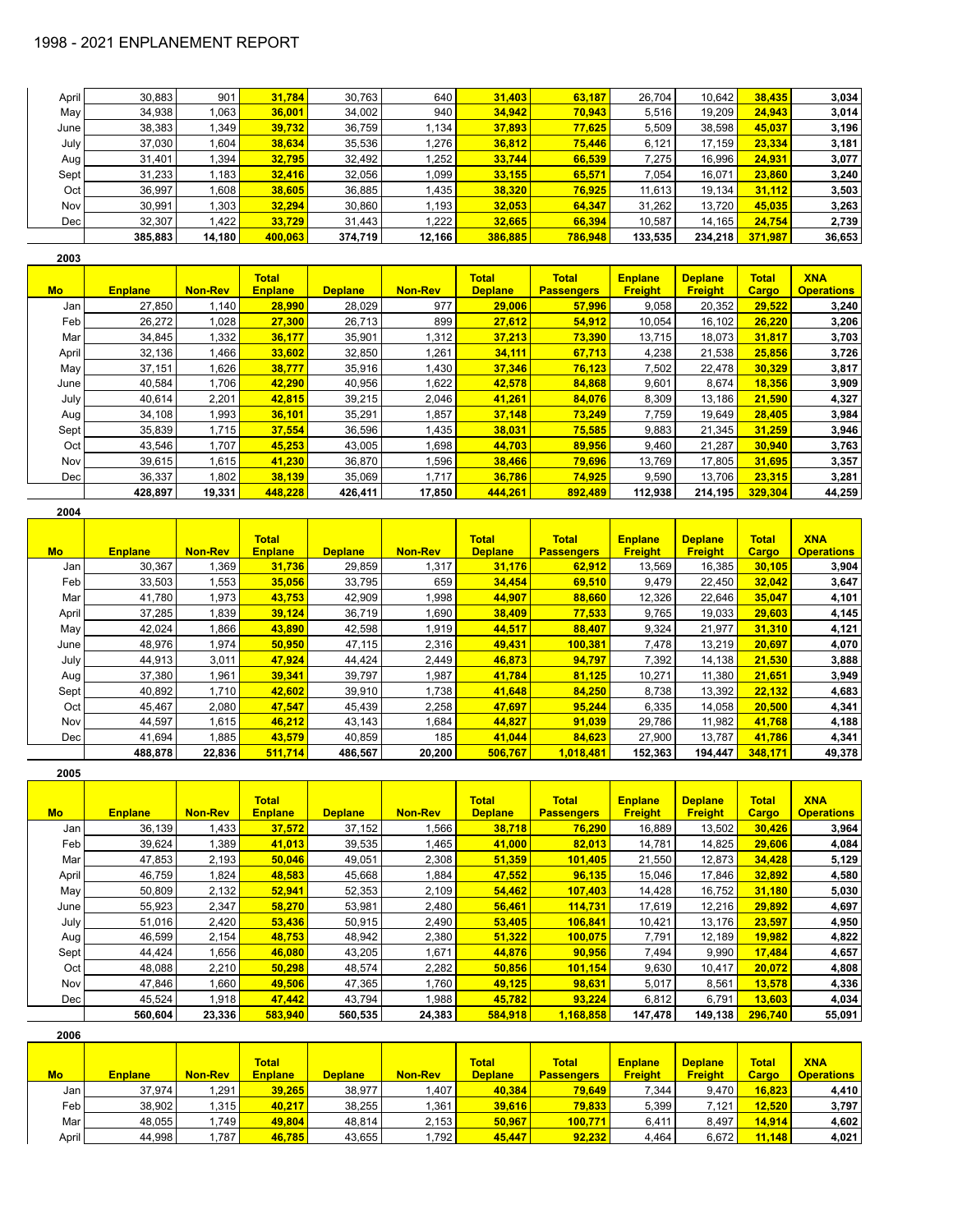| May  | 50.924  | 2.250  | 53.174  | 53.982  | 2.128  | 56.110  | 109,284   | 5.124  | 8.051  | 13.189  | 4,763  |
|------|---------|--------|---------|---------|--------|---------|-----------|--------|--------|---------|--------|
| June | 56.831  | 2.660  | 59,491  | 53.082  | 3.132  | 56.214  | 115.705   | 2,326  | 7.207  | 10,062  | 5,059  |
| July | 50.189  | 3,302  | 53.491  | 50,139  | 3,324  | 53,463  | 106,954   | 7.577  | 8.624  | 16,213  | 4,418  |
| Aug  | 45.621  | 2.060  | 47.681  | 48,209  | 2,411  | 50,620  | 98.301    | 6.042  | 8.863  | 14.905  | 4,568  |
| Sept | 47.134  | .751   | 48.885  | 45.611  | .827   | 47,438  | 96.323    | 4.087  | 6.919  | 11.037  | 4,771  |
| Oct. | 49.355  | 2.276  | 51.631  | 49,990  | 2.472  | 52,462  | 104,093   | 9.744  | 8.862  | 18.625  | 4,537  |
| Nov. | 46.347  | 2.017  | 48.364  | 45,538  | 2,002  | 47.540  | 95,904    | 8.182  | 7.942  | 16,124  | 4,564  |
| Dec  | 45.602  | .930   | 47.532  | 43.529  | .939   | 45,468  | 93,000    | 4.016  | 4.544  | 8.561   | 4.012  |
|      | 561.932 | 24,388 | 586,320 | 559,781 | 25.948 | 585.729 | 1,172,049 | 70.716 | 92,772 | 164,121 | 53,522 |

| 2007      |                |                |                                |                |                |                                |                                   |                                  |                                  |                       |                                 |
|-----------|----------------|----------------|--------------------------------|----------------|----------------|--------------------------------|-----------------------------------|----------------------------------|----------------------------------|-----------------------|---------------------------------|
| <b>Mo</b> | <b>Enplane</b> | <b>Non-Rev</b> | <b>Total</b><br><b>Enplane</b> | <b>Deplane</b> | <b>Non-Rev</b> | <b>Total</b><br><b>Deplane</b> | <b>Total</b><br><b>Passengers</b> | <b>Enplane</b><br><b>Freight</b> | <b>Deplane</b><br><b>Freight</b> | <b>Total</b><br>Cargo | <b>XNA</b><br><b>Operations</b> |
| Jan       | 38,486         | 1,406          | 39,892                         | 40,294         | 1,393          | 41,687                         | 81,579                            | 6,929                            | 9,327                            | 16,270                | 4,233                           |
| Feb       | 37,710         | 1,599          | 39,309                         | 38,086         | 1,608          | 39,694                         | 79,003                            | 9,848                            | 8,557                            | 18,405                | 4,179                           |
| Mar       | 50,465         | 1,783          | 52,248                         | 50,058         | 2,150          | 52,208                         | 104,456                           | 8,678                            | 15,020                           | 23,714                | 4,433                           |
| April     | 45,621         | 2,010          | 47,631                         | 46,379         | 2,055          | 48,434                         | 96.065                            | 8,977                            | 9,086                            | 18,132                | 4,660                           |
| May       | 52,513         | 2,119          | 54,632                         | 54,986         | 2,136          | 57,122                         | 111,754                           | 10,077                           | 11,998                           | 22,169                | 4,278                           |
| June      | 56,454         | 2,773          | 59,227                         | 51,775         | 2,991          | 54,766                         | 113,993                           | 9,359                            | 10,985                           | 20,344                | 4,497                           |
| July      | 50,713         | 2,894          | 53,607                         | 51,986         | 3,031          | 55,017                         | 108.624                           | 13,354                           | 8,414                            | 21,769                | 5,111                           |
| Aug       | 49,454         | 2,574          | 52,028                         | 50,637         | 2,411          | 53.048                         | 105.076                           | 5,616                            | 7,813                            | 13,447                | 5,753                           |
| Sept      | 44,614         | 1,971          | 46,585                         | 44,018         | 2,029          | 46,047                         | 92,632                            | 9,322                            | 12,293                           | 21,619                | 4,602                           |
| Oct.      | 53,297         | 2,344          | 55,641                         | 54,241         | 2,441          | 56,682                         | 112,323                           | 12,097                           | 9,856                            | 22,186                | 5,256                           |
| Nov.      | 48,941         | 2,120          | 51,061                         | 48,171         | 2,149          | 50,320                         | 101,381                           | 11,316                           | 6,962                            | 18,289                | 4,795                           |
| Dec       | 44,810         | 2,215          | 47,025                         | 43,884         | 2,327          | 46,211                         | 93.236                            | 4,682                            | 9,142                            | 13,870                | 3,396                           |
|           | 573,078        | 25,808         | 598.886                        | 574,515        | 26,721         | 601.236                        | 1.200.122                         | 110,255                          | 119,453                          | 230.214               | 55,193                          |

| Mo     | <b>Enplane</b> | <b>Non-Rev</b> | <b>Total</b><br><b>Enplane</b> | <b>Deplane</b> | <b>Non-Rev</b> | <b>Total</b><br><b>Deplane</b> | <b>Total</b><br><b>Passengers</b> | <b>Enplane</b><br><b>Freight</b> | <b>Deplane</b><br><b>Freight</b> | <b>Total</b><br>Cargo | <b>XNA</b><br><b>Operations</b> |
|--------|----------------|----------------|--------------------------------|----------------|----------------|--------------------------------|-----------------------------------|----------------------------------|----------------------------------|-----------------------|---------------------------------|
| Jan    | 40,058         | .863           | 41,921                         | 41,465         | 1,907          | 43,372                         | 85,293                            | 3,986                            | 10,273                           | 14,261                | 4,147                           |
| Feb    | 41,114         | 1,838          | 42,952                         | 41,364         | 1,972          | 43,336                         | 86,288                            | 4,887                            | 11,451                           | 16,339                | 3,900                           |
| Mar    | 48,334         | 2,293          | 50,627                         | 49,744         | 2,475          | 52,219                         | 102,846                           | 7,301                            | 15,097                           | 22,774                | 4,132                           |
| April  | 46,419         | 1,904          | 48,323                         | 46,319         | 1,904          | 48,223                         | 96,546                            | 14,340                           | 12,291                           | 26,633                | 4,119                           |
| May    | 50,953         | 2,398          | 53,351                         | 49,510         | 2,247          | 51,757                         | 105.108                           | 7,218                            | 16, 143                          | 23,388                | 4,042                           |
| June   | 53,420         | 2,599          | 56,019                         | 53,700         | 3,080          | 56,780                         | 112,799                           | 12,242                           | 13,744                           | 25,998                | 4,242                           |
| July I | 50,274         | 3,043          | 53,317                         | 49,770         | 3,143          | 52,913                         | 106.230                           | 8,785                            | 10,703                           | 19,506                | 4,256                           |
| Aug    | 43,987         | 2,449          | 46,436                         | 45,429         | 2,773          | 48,202                         | 94,638                            | 8,504                            | 11,093                           | 19,597                | 4,322                           |
| Sept   | 40,968         | 1.679          | 42,647                         | 41,820         | 1,781          | 43,601                         | 86.248                            | 14,101                           | 7,844                            | 22,020                | 3,841                           |
| Oct.   | 48,072         | 2,085          | 50,157                         | 47,554         | 2,294          | 49,848                         | 100.005                           | 10,450                           | 10,132                           | 20,602                | 3,959                           |
| Nov.   | 40,220         | 1,883          | 42,103                         | 40,521         | 1,889          | 42,410                         | 84,513                            | 11,934                           | 10,261                           | 22,195                | 3,655                           |
| Dec    | 41,851         | 2,141          | 43.992                         | 40,362         | 2,086          | 42.448                         | 86,440                            | 11,074                           | 8,778                            | 20,098                | 3,360                           |
|        | 545,670        | 26,175         | 571,845                        | 547,558        | 27,551         | 575,109                        | 1,146,954                         | 114,822                          | 137,810                          | 253,411               | 47,975                          |

| 2009      |                |                |                |                |                |                |                   |                |                |              |                   |
|-----------|----------------|----------------|----------------|----------------|----------------|----------------|-------------------|----------------|----------------|--------------|-------------------|
|           |                |                | <b>Total</b>   |                |                | <b>Total</b>   | <b>Total</b>      | <b>Enplane</b> | <b>Deplane</b> | <b>Total</b> | <b>XNA</b>        |
| <b>Mo</b> | <b>Enplane</b> | <b>Non-Rev</b> | <b>Enplane</b> | <b>Deplane</b> | <b>Non-Rev</b> | <b>Deplane</b> | <b>Passengers</b> | <b>Freight</b> | <b>Freight</b> | Cargo        | <b>Operations</b> |
| Jan       | 31,515         | 1,648          | 33,163         | 32,026         | 1,663          | 33,689         | 66,852            | 10,162         | 10,457         | 20,660       | 3,488             |
| Feb       | 33,597         | 1,675          | 35,272         | 33,160         | 1,700          | 34,860         | 70,132            | 10,908         | 14,913         | 25,833       | 3,463             |
| Mar       | 38,140         | 2,025          | 40,165         | 38,005         | 2,152          | 40,157         | 80,322            | 8,318          | 9,101          | 17,423       | 3,686             |
| April     | 40,016         | 1,810          | 41,826         | 40,506         | 1,869          | 42,375         | 84,201            | 8,522          | 8,651          | 17,190       | 3,697             |
| May       | 47,002         | 2,498          | 49,500         | 45,922         | 2,466          | 48,388         | 97,888            | 4,651          | 11,737         | 16,418       | 3,724             |
| June      | 55,618         | 2,606          | 58,224         | 55,091         | 2,765          | 57,856         | 116,080           | 3,913          | 8,579          | 12,526       | 3,697             |
| July      | 51,069         | 3,350          | 54,419         | 51,703         | 3,485          | 55,188         | 109.607           | 6,283          | 9,479          | 15,787       | 4,014             |
| Aug       | 43,940         | 2,492          | 46,432         | 46,958         | 2,812          | 49,770         | 96,202            | 6,969          | 6,852          | 13,844       | 3,845             |
| Sept      | 43,474         | 1,830          | 45,304         | 43,659         | 1,851          | 45,510         | 90,814            | 8,187          | 7,361          | 15,836       | 3,823             |
| Oct.      | 45,838         | 2,168          | 48,006         | 45,219         | 2,290          | 47,509         | 95,515            | 7,654          | 6,172          | 13,862       | 3,912             |
| Nov.      | 42,859         | 1,963          | 44,822         | 43,000         | 1,928          | 44,928         | 89,750            | 5,459          | 10,828         | 16,698       | 3,619             |
| Dec       | 41,686         | 2,099          | 43,785         | 40,312         | 2,178          | 42,490         | 86,275            | 4,432          | 6,124          | 10,629       | 3,600             |
|           | 514,754        | 26,164         | 540,918        | 515,561        | 27,159         | 542,720        | 1,083,638         | 85,458         | 110,254        | 196,706      | 44,568            |

| 2010  |                |                |                |                |                |                |                   |                |                |              |                   |
|-------|----------------|----------------|----------------|----------------|----------------|----------------|-------------------|----------------|----------------|--------------|-------------------|
|       |                |                | <b>Total</b>   |                |                | <b>Total</b>   | <b>Total</b>      | <b>Enplane</b> | <b>Deplane</b> | <b>Total</b> | <b>XNA</b>        |
| Mo    | <b>Enplane</b> | <b>Non-Rev</b> | <b>Enplane</b> | <b>Deplane</b> | <b>Non-Rev</b> | <b>Deplane</b> | <b>Passengers</b> | <b>Freight</b> | <b>Freight</b> | <b>Cargo</b> | <b>Operations</b> |
| Jan   | 34,015         | .438           | 35,453         | 35184          | 1462           | 36,646         | 72,099            | 6,126          | 6,986          | 13,187       | 3,204             |
| Feb   | 36,172         | ,480           | 37,652         | 36,785         | 1,475          | 38,260         | 75,912            | 8109           | 7995           | 16,104       | 3,523             |
| Mar   | 45,712         | 2,183          | 47,895         | 46,572         | 2,349          | 48,921         | 96,816            | 3,075          | 6,650          | 10,763       | 4,286             |
| April | 44,920         | .931           | 46,851         | 43,816         | 5,645          | 49,461         | 96,312            | 3,453          | 5,145          | 8,663        | 4,185             |
| May   | 47,513         | 2.444          | 49,957         | 48,390         | 2,457          | 50,847         | 100.804           | 976            | 4.649          | 5,688        | 3,671             |
| June  | 52,989         | 2,884          | 55,873         | 50,300         | 3,130          | 53,430         | 109,303           | 1.446          | 4,335          | 5,920        | 3,903             |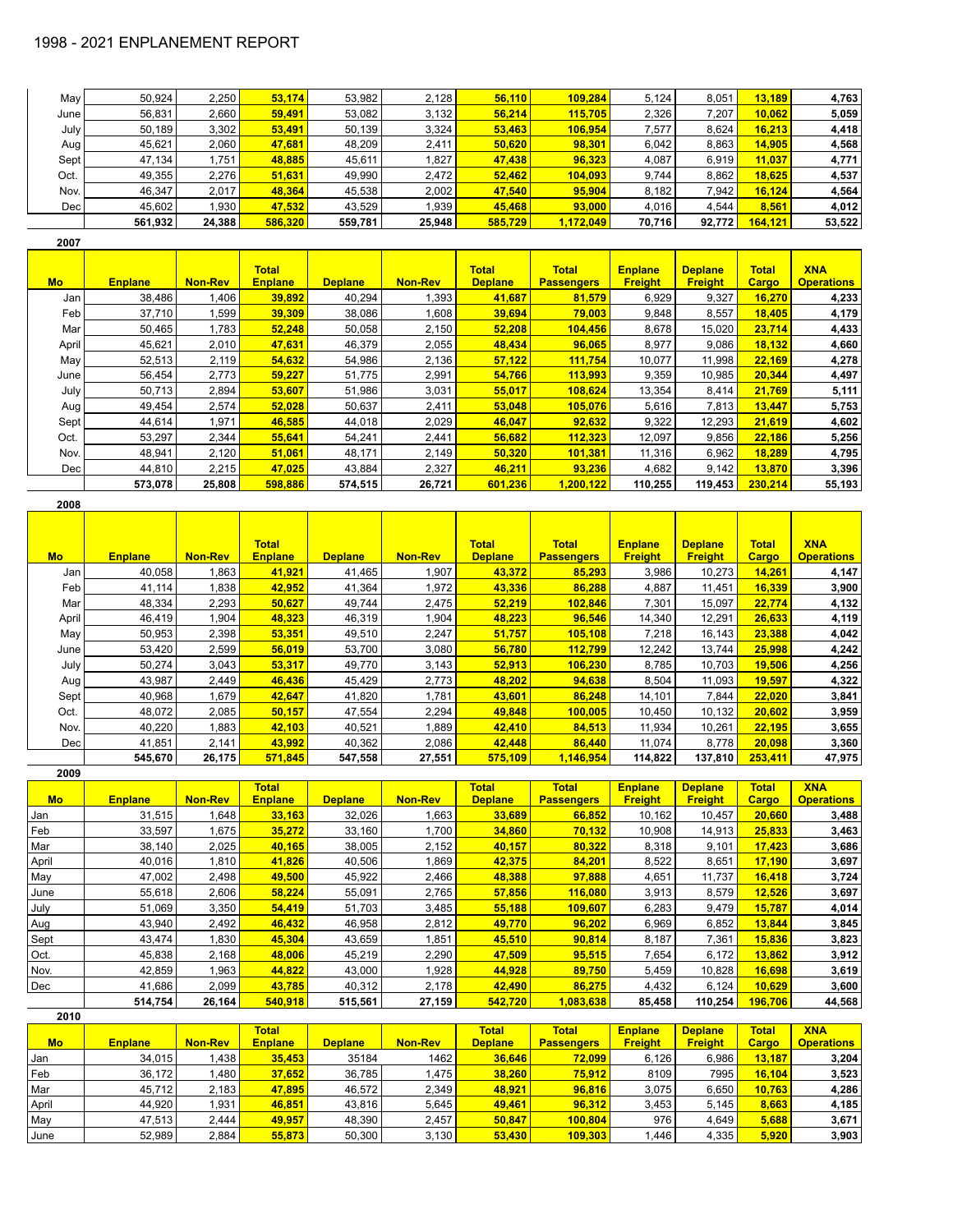| July | 50.616  | 3.235             | 53.851  | 46.207  | 3.266  | 49.473  | 103.324   | 901    | 4.599  | 5,747  | 3,906  |
|------|---------|-------------------|---------|---------|--------|---------|-----------|--------|--------|--------|--------|
| Aug  | 45.777  | 2.453             | 48.230  | 46.593  | 2.466  | 49.059  | 97.289    | 2.309  | 4.291  | 6,736  | 3,995  |
| Sept | 46.812  | .875              | 48,687  | 47.365  | .759   | 49.124  | 97,811    | 2.408  | 3.493  | 5.905  | 3,578  |
| Oct. | 50.187  | 2.283             | 52,470  | 49.413  | 2,346  | 51,759  | 104.229   | 2,544  | 4.462  | 7,220  | 3,854  |
| Nov. | 45.775  | .670 <sub>1</sub> | 47,445  | 46.311  | .724   | 48.035  | 95.480    | 1.701  | 4.459  | 6,167  | 3,596  |
| Dec  | 44.399  | .862              | 46,261  | 42.245  | 1,916  | 44,161  | 90.422    | 940    | 3.661  | 4.603  | 3,259  |
|      | 544.887 | 25,738            | 570.625 | 539,181 | 29.995 | 569,176 | 1.139.801 | 33.988 | 60.725 | 96,703 | 44,960 |

| 2011      |                |                |                                |                |                |                                |                                   |                                  |                                  |                       |                                 |
|-----------|----------------|----------------|--------------------------------|----------------|----------------|--------------------------------|-----------------------------------|----------------------------------|----------------------------------|-----------------------|---------------------------------|
| <b>Mo</b> | <b>Enplane</b> | <b>Non-Rev</b> | <b>Total</b><br><b>Enplane</b> | <b>Deplane</b> | <b>Non-Rev</b> | <b>Total</b><br><b>Deplane</b> | <b>Total</b><br><b>Passengers</b> | <b>Enplane</b><br><b>Freight</b> | <b>Deplane</b><br><b>Freight</b> | <b>Total</b><br>Cargo | <b>XNA</b><br><b>Operations</b> |
| Jan       | 40,669         | 1,419          | 42,088                         | 41493          | 1404           | 42,897                         | 84,985                            | .246                             | 2,894                            | 4,140                 | 3,625                           |
| Feb       | 34,668         | 1.177          | 35,845                         | 34,929         | 1,235          | 36,164                         | 72.009                            | 2367                             | 2356                             | 4,778                 | 2,723                           |
| Mar       | 48,264         | 1,935          | 50,199                         | 48,379         | 2,137          | 50,516                         | 100,715                           | 2,255                            | 3,345                            | 5,643                 | 3,840                           |
| April     | 43,660         | 1,889          | 45,549                         | 43,073         | 1,901          | 44,974                         | 90,523                            | 2,829                            | 3,831                            | 6,673                 | 3,132                           |
| May       | 50,514         | 2,027          | 52,541                         | 52,034         | 2,023          | 54,057                         | 106,598                           | 1.071                            | 2,589                            | 3,674                 | 3,410                           |
| June      | 54,807         | 2,563          | 57,370                         | 50,414         | 2,849          | 53,263                         | 110,633                           | 760                              | 3,553                            | 4,346                 | 3,872                           |
| July      | 49,500         | 2,856          | 52,356                         | 51,405         | 2,923          | 54,328                         | 106,684                           | 2,485                            | 3,343                            | 5,835                 | 3,919                           |
| Aug       | 42,875         | 2,402          | 45,277                         | 46,030         | 2,692          | 48,722                         | 93,999                            | .588                             | 2,111                            | 3,802                 | 3,684                           |
| Sept      | 42,158         | 1,946          | 44,104                         | 41,249         | 2,019          | 43,268                         | 87,372                            | 1,873                            | 3,346                            | 5,265                 | 4,014                           |
| Oct.      | 45,586         | 2,187          | 47,773                         | 46,882         | 2,335          | 49,217                         | 96,990                            | 982                              | 4,804                            | 5,912                 | 3,792                           |
| Nov.      | 44,935         | 1,569          | 46,504                         | 45,416         | 1,617          | 47,033                         | 93,537                            | .519                             | 2,552                            | 4,204                 | 3,378                           |
| Dec       | 41,518         | 1,623          | 43,141                         | 39,147         | 1,576          | 40,723                         | 83,864                            | .800                             | 3,204                            | 5,056                 | 3,025                           |
|           | 539,154        | 23,593         | 562,747                        | 540,451        | 24,711         | 565,162                        | 1,127,909                         | 20,775                           | 37,928                           | 59,328                | 42,414                          |

 $\overline{\phantom{a}}$ 

| 2012      |                |                |                                |                |                |                                |                                   |                                  |                                  |                       |                                 |
|-----------|----------------|----------------|--------------------------------|----------------|----------------|--------------------------------|-----------------------------------|----------------------------------|----------------------------------|-----------------------|---------------------------------|
| <b>Mo</b> | <b>Enplane</b> | <b>Non-Rev</b> | <b>Total</b><br><b>Enplane</b> | <b>Deplane</b> | <b>Non-Rev</b> | <b>Total</b><br><b>Deplane</b> | <b>Total</b><br><b>Passengers</b> | <b>Enplane</b><br><b>Freight</b> | <b>Deplane</b><br><b>Freight</b> | <b>Total</b><br>Cargo | <b>XNA</b><br><b>Operations</b> |
| Jan       | 36,211         | .500           | 37,711                         | 39151          | 1587           | 40,738                         | 78.449                            | 2,065                            | 3,352                            | 5,436                 | 3,699                           |
| Feb       | 37,393         | .508           | 38,901                         | 35,636         | 1,525          | 37,161                         | 76,062                            | 3111                             | 4737                             | 7,952                 | 3,524                           |
| Mar       | 45,625         | .740           | 47,365                         | 46,013         | 1,979          | 47,992                         | 95,357                            | 2,158                            | 2,859                            | 5,084                 | 3,570                           |
| April     | 42,444         | .866           | 44.310                         | 44,149         | 1,917          | 46,066                         | 90,376                            | 1,755                            | 2,921                            | 4,693                 | 3,510                           |
| May       | 49,965         | 2,358          | 52,323                         | 50,502         | 2,373          | 52,875                         | 105,198                           | 845                              | 1,837                            | 2,710                 | 4,018                           |
| June      | 53,155         | 2,622          | 55,777                         | 51,667         | 2,893          | 54,560                         | 110,337                           | 1,981                            | 1,437                            | 3,437                 | 3,854                           |
| July      | 46,793         | 2,496          | 49,289                         | 46,777         | 2,839          | 49,616                         | 98.905                            | 2,534                            | 1,666                            | 4,219                 | 3,625                           |
| Aug       | 48,958         | 2,304          | 51,262                         | 50,761         | 2,456          | 53,217                         | 104.479                           | 1,269                            | 2,008                            | 3,290                 | 3,921                           |
| Sept      | 45,464         | ,887           | 47,351                         | 45,402         | 1,962          | 47,364                         | 94,715                            | 3,684                            | 3,123                            | 6,812                 | 3,477                           |
| Oct.      | 50,099         | .945           | 52,044                         | 51,030         | 2,072          | 53,102                         | 105,146                           | 1,854                            | 3,938                            | 5,871                 | 3,831                           |
| Nov.      | 44,965         | 1.713          | 46,678                         | 44,683         | 1,804          | 46,487                         | 93.165                            | 1,162                            | 596. ا                           | 2,763                 | 3,507                           |
| Dec       | 40,354         | .680           | 42,034                         | 39,101         | 1,699          | 40,800                         | 82,834                            | 1,821                            | 1,240                            | 3,066                 | 3,073                           |
|           | 541,426        | 23,619         | 565,045                        | 544,872        | 25,106         | 569,978                        | 1,135,023                         | 24,239                           | 30,714                           | 55,333                | 43,609                          |

**2013**

| ----      |                |                |                |                |                |                |                   |                |                |              |                   |
|-----------|----------------|----------------|----------------|----------------|----------------|----------------|-------------------|----------------|----------------|--------------|-------------------|
|           |                |                | <b>Total</b>   |                |                | <b>Total</b>   | <b>Total</b>      | <b>Enplane</b> | <b>Deplane</b> | <b>Total</b> | <b>XNA</b>        |
| <b>Mo</b> | <b>Enplane</b> | <b>Non-Rev</b> | <b>Enplane</b> | <b>Deplane</b> | <b>Non-Rev</b> | <b>Deplane</b> | <b>Passengers</b> | <b>Freight</b> | <b>Freight</b> | <b>Cargo</b> | <b>Operations</b> |
| Jan       | 37,284         | 1,483          | 38,767         | 38432          | 1444           | 39,876         | 78,643            | 2,173          | 3,827          | 6,003        | 3,204             |
| Feb       | 37,538         | 1,370          | 38,908         | 37,843         | 1,425          | 39,268         | 78,176            | 3510           | 3139           | 6,817        | 2,723             |
| Mar       | 47,641         | .668           | 49.309         | 46,159         | 1.791          | 47,950         | 97.259            | 2,377          | 3.667          | 6,047        | 3,513             |
| April     | 44,947         | 1,743          | 46,690         | 44,869         | 1,821          | 46,690         | 93,380            | 2,636          | 4,418          | 7,054        | 3,266             |
| May       | 52,403         | 2,217          | 54,620         | 48,262         | 2,222          | 50,484         | 105,104           | 958            | .782           | 2,740        | 3,600             |
| June      | 54,425         | 2,464          | 56,889         | 54,208         | 2,665          | 56,873         | 113,762           | 2,886          | 4,868          | 7,757        | 3,801             |
| July      | 49,917         | 2,660          | 52,577         | 50,911         | 2,751          | 53,662         | 106,239           | 3,001          | 3,699          | 6,703        | 3,775             |
| Aug       | 48,357         | 2,414          | 50,771         | 50,115         | 2,508          | 52,623         | 103,394           | 5,355          | 4,119          | 9,578        | 3,751             |
| Sept      | 45,422         | 1.790          | 47,212         | 45,877         | 1,779          | 47,656         | 94,868            | 1,975          | 2,323          | 4,302        | 3,456             |
| Oct.      | 51,705         | 2,218          | 53,923         | 51,346         | 2,333          | 53,679         | 107,602           | 4,774          | 5,745          | 10,526       | 3,833             |
| Nov.      | 44,198         | 2,031          | 46,229         | 43,833         | 2,102          | 45,935         | 92.164            | 5,285          | 4.475          | 9,779        | 3,097             |
| Dec       | 43,934         | .658           | 45,592         | 42,102         | 1,747          | 43,849         | 89,441            | 1,698          | 5,878          | 7,578        | 2,791             |
|           | 557,771        | 23,716         | 581.487        | 553,957        | 24.588         | 578,545        | 1,160,032         | 36,628         | 47,940         | 84,884       | 40,810            |

| Mo    | <b>Enplane</b> | <b>Non-Rev</b>     | <b>Total</b><br><b>Enplane</b> | <b>Deplane</b> | <b>Non-Rev</b> | <b>Total</b><br><b>Deplane</b> | <b>Total</b><br><b>Passengers</b> | <b>Enplane</b><br><b>Freight</b> | <b>Deplane</b><br><b>Freight</b> | <b>Total</b><br><b>Cargo</b> | <b>XNA</b><br><b>Operations</b> |
|-------|----------------|--------------------|--------------------------------|----------------|----------------|--------------------------------|-----------------------------------|----------------------------------|----------------------------------|------------------------------|---------------------------------|
| Jan   | 39,990         | $.593$ $^{\prime}$ | 41,583                         | 40944          | 1575           | 42,519                         | 84,102                            | 4,811                            | 4,857                            | 9,670                        | 2,850                           |
| Feb   | 39,551         | 1,326              | 40,877                         | 39,691         | 1,431          | 41,122                         | 81,999                            | 4019                             | 3672                             | 7,693                        | 3,083                           |
| Mar   | 49.236         | 2,089              | 51,325                         | 48.821         | 2,087          | 50,908                         | 102,233                           | 4.682                            | 4.204                            | 8,891                        | 3,656                           |
| April | 49,884         | .860               | 51,744                         | 50,368         | 1,887          | 52,255                         | 103,999                           | 5,438                            | 5,999                            | 11.437                       | 3,388                           |
| May   | 56,165         | 2,245              | 58,410                         | 55,121         | 2,099          | 57,220                         | 115,630                           | 2,844                            | 5,207                            | 8,095                        | 3,541                           |
| June  | 62,801         | 2,221              | 65,022                         | 60,752         | 2,452          | 63,204                         | 128.226                           | 3,873                            | 2,941                            | 8,684                        | 3,452                           |
| July  | 61,403         | 2,583              | 63,986                         | 58,777         | 2,511          | 61,288                         | 125.274                           | 4,982                            | 5,882                            | 13.401                       | 3,269                           |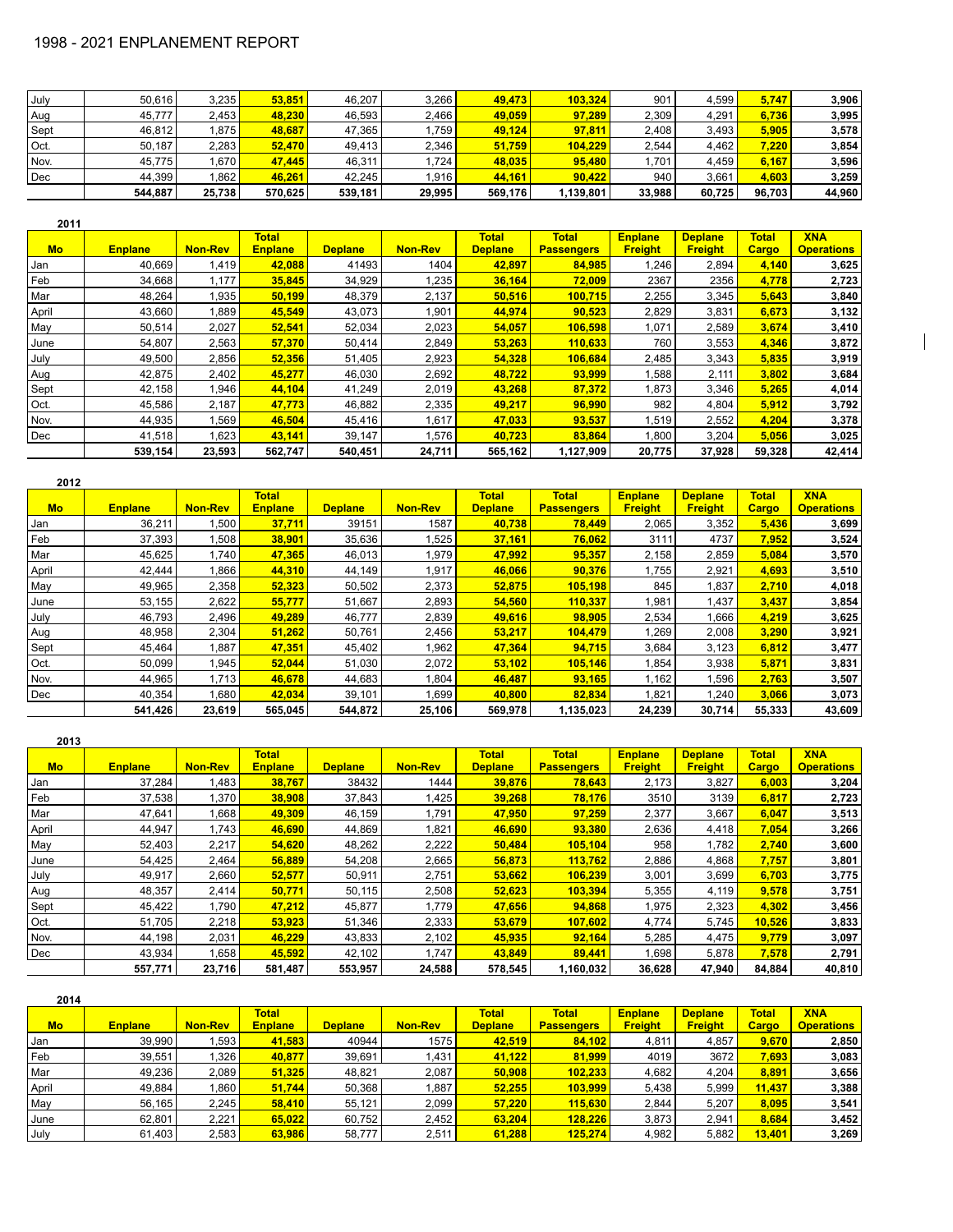| Aug  | 54,832  | 2.441  | 57,273  | 57,349  | 2.440  | 59,789  | 117.062   | 4.415  | 4.369  | 9.538   | 3,506  |
|------|---------|--------|---------|---------|--------|---------|-----------|--------|--------|---------|--------|
| Sept | 52.251  | .563   | 53.814  | 53.261  | ا 489. | 54,750  | 108.564   | 3.915  | 5.286  | 10.200  | 3,600  |
| Oct. | 56,463  | .761   | 58.224  | 55.881  | 772    | 57,653  | 115,877   | 4.620  | 4,555  | 9,175   | 3,483  |
| Nov. | 47,708  | .514   | 49.222  | 47,336  | .469   | 48,805  | 98,027    | 5.822  | 3,875  | 9.697   | 3,052  |
| Dec  | 47.354  | .703   | 49,057  | 45,893  | .757   | 47.650  | 96.707    | 3.239  | 3.551  | 6.790   | 2,815  |
|      | 617,638 | 22,899 | 640,537 | 614,194 | 22,969 | 637,163 | 1,277,700 | 52.660 | 54,398 | 113.271 | 39,695 |

| 2015      |                |                |                                |                |                |                                |                                   |                                  |                                  |                              |                                 |
|-----------|----------------|----------------|--------------------------------|----------------|----------------|--------------------------------|-----------------------------------|----------------------------------|----------------------------------|------------------------------|---------------------------------|
| <b>Mo</b> | <b>Enplane</b> | <b>Non-Rev</b> | <b>Total</b><br><b>Enplane</b> | <b>Deplane</b> | <b>Non-Rev</b> | <b>Total</b><br><b>Deplane</b> | <b>Total</b><br><b>Passengers</b> | <b>Enplane</b><br><b>Freight</b> | <b>Deplane</b><br><b>Freight</b> | <b>Total</b><br><b>Cargo</b> | <b>XNA</b><br><b>Operations</b> |
| Jan       | 43,105         | .326           | 44,431                         | 43854          | 1221           | 45,075                         | 89.506                            | 5,065                            | 6,762                            | 11,827                       | 2,846                           |
| Feb       | 42,643         | 1,065          | 43,708                         | 42,469         | 1,092          | 43,561                         | 87,269                            | 3178                             | 4823                             | 8,001                        | 2,618                           |
| Mar       | 49,790         | ,505           | 51,295                         | 48,576         | 1,483          | 50,059                         | 101,354                           | 5,626                            | 6,931                            | 12,557                       | 3,016                           |
| April     | 52,722         | ,305           | 54,027                         | 51,677         | 1,338          | 53,015                         | 107,042                           | 4,567                            | 7,875                            | 12,442                       | 3,026                           |
| May       | 56,360         | .568           | 57,928                         | 55,278         | 1,568          | 56,846                         | 114,774                           | 2,968                            | 9,766                            | 12,734                       | 3,000                           |
| June      | 61,507         | .788           | 63,295                         | 59,738         | 1,847          | 61,585                         | 124.880                           | 6,638                            | 10,097                           | 16,735                       | 3,394                           |
| July      | 60,335         | 2,279          | 62,614                         | 61,034         | 2,240          | 63,274                         | 125,888                           | 5,074                            | 10,073                           | 15,147                       | 3,656                           |
| Aug       | 56,707         | .950           | 58,657                         | 58,242         | 2,164          | 60,406                         | 119,063                           | 5,791                            | 6,384                            | 12,175                       | 3,603                           |
| Sept      | 54,803         | .578           | 56,381                         | 53,787         | 1,553          | 55,340                         | 111.721                           | 8,258                            | 8,426                            | 16,684                       | 3,264                           |
| Oct.      | 55,982         | .864           | 57,846                         | 56,714         | 1,942          | 58,656                         | 116,502                           | 4,792                            | 7,065                            | 11,857                       | 3,632                           |
| Nov.      | 48,866         | 1.708          | 50,574                         | 49,438         | 1,617          | 51,055                         | 101,629                           | 5,125                            | 5,162                            | 10,287                       | 3,316                           |
| Dec       | 47,209         | .776           | 48.985                         | 44,831         | 1.791          | 46,622                         | 95.607                            | 4,949                            | 3,864                            | 8,813                        | 3,050                           |
|           | 630,029        | 19,712         | 649,741                        | 625,638        | 19,856         | 645,494                        | 1,295,235                         | 62,031                           | 87,228                           | 149,259                      | 38,421                          |

| 2016      |                |                |                                |                |                |                                |                                   |                                  |                                  |                              |                                 |
|-----------|----------------|----------------|--------------------------------|----------------|----------------|--------------------------------|-----------------------------------|----------------------------------|----------------------------------|------------------------------|---------------------------------|
| <b>Mo</b> | <b>Enplane</b> | <b>Non-Rev</b> | <b>Total</b><br><b>Enplane</b> | <b>Deplane</b> | <b>Non-Rev</b> | <b>Total</b><br><b>Deplane</b> | <b>Total</b><br><b>Passengers</b> | <b>Enplane</b><br><b>Freight</b> | <b>Deplane</b><br><b>Freight</b> | <b>Total</b><br><b>Cargo</b> | <b>XNA</b><br><b>Operations</b> |
| Jan       | 44,330         | 1,557          | 45,887                         | 43632          | 1561           | 45,193                         | 91,080                            | 18,620                           | 4,634                            | 23,254                       | 3,228                           |
| Feb       | 42,543         | 1,732          | 44,275                         | 42,759         | 1,755          | 44,514                         | 88,789                            | 14731                            | 11273                            | 26,004                       | 3,435                           |
| Mar       | 50,835         | 2,548          | 53,383                         | 49,719         | 2,693          | 52,412                         | 105.795                           | 9,306                            | 5,303                            | 14,609                       | 3,431                           |
| April     | 51,717         | 2,174          | 53,891                         | 50,169         | 2,206          | 52,375                         | 106,266                           | 6,935                            | 7,153                            | 14,088                       | 3,410                           |
| May       | 59,703         | 2,333          | 62,036                         | 61,260         | 2,237          | 63,497                         | 125,533                           | 5,197                            | 7,843                            | 13,040                       | 3,691                           |
| June      | 66,217         | 2,435          | 68,652                         | 64,231         | 2,582          | 66,813                         | 135,465                           | 4,116                            | 6,414                            | 10,530                       | 3,730                           |
| July      | 63,813         | 2,841          | 66,654                         | 64,009         | 2,718          | 66,727                         | 133,381                           | 6,373                            | 7,781                            | 14,154                       | 3,490                           |
| Aug       | 59,496         | 2,306          | 61,802                         | 62,656         | 2,336          | 64,992                         | 126.794                           | 5,790                            | 6,301                            | 12,091                       | 3,769                           |
| Sept      | 59,517         | 2,076          | 61,593                         | 58,912         | 2,103          | 61,015                         | 122.608                           | 4,645                            | 5,139                            | 9,784                        | 3,381                           |
| Oct.      | 61,620         | 2,132          | 63,752                         | 62,378         | 2,214          | 64,592                         | 128,344                           | 4,353                            | 3,735                            | 8,088                        | 3,697                           |
| Nov.      | 57.705         | 1,827          | 59,532                         | 57,282         | 1,841          | 59,123                         | 118,655                           | 5,792                            | 4,440                            | 10,232                       | 3,361                           |
| Dec       | 56,314         | 1,901          | 58,215                         | 53,892         | 1,921          | 55,813                         | 114,028                           | 6,672                            | 3,979                            | 10,651                       | 3,053                           |
|           | 673,810        | 25,862         | 699,672                        | 670,899        | 26,167         | 697,066                        | 1,396,738                         | 92,530                           | 73,995                           | 166,525                      | 41,676                          |

| 2017      |                |                |                                |                |                |                                |                                   |                                  |                                  |                       |                                 |
|-----------|----------------|----------------|--------------------------------|----------------|----------------|--------------------------------|-----------------------------------|----------------------------------|----------------------------------|-----------------------|---------------------------------|
| <b>Mo</b> | <b>Enplane</b> | <b>Non-Rev</b> | <b>Total</b><br><b>Enplane</b> | <b>Deplane</b> | <b>Non-Rev</b> | <b>Total</b><br><b>Deplane</b> | <b>Total</b><br><b>Passengers</b> | <b>Enplane</b><br><b>Freight</b> | <b>Deplane</b><br><b>Freight</b> | <b>Total</b><br>Cargo | <b>XNA</b><br><b>Operations</b> |
| Jan       | 47,919         | 1,677          | 49,596                         | 49,428         | 1,624          | 51,052                         | 100,648                           | 4,714                            | 4,290                            | 9,004                 | 3,134                           |
| Feb       | 48,030         | 1,524          | 49,554                         | 48,125         | 1,562          | 49,687                         | 99,241                            | 6,400                            | 6,666                            | 13,066                | 3,360                           |
| Mar       | 58,013         | 2,173          | 60,186                         | 58,295         | 2,245          | 60,540                         | 120,726                           | 3,223                            | 4,177                            | 7,400                 | 3,755                           |
| April     | 54,839         | 2,307          | 57,146                         | 49,397         | 2,130          | 51,527                         | 108.673                           | 3.264                            | 3,842                            | 7,106                 | 3,417                           |
| May       | 63,912         | 2,248          | 66,160                         | 65,136         | 2,238          | 67,374                         | 133,534                           | 4,583                            | 7.727                            | 12,310                | 4,020                           |
| June      | 69,262         | 2,940          | 72,202                         | 64,666         | 2,948          | 67,614                         | 139,816                           | 5,945                            | 4,421                            | 10,366                | 4,481                           |
| July      | 60,673         | 2,990          | 63,663                         | 56,802         | 2,722          | 59,524                         | 123.187                           | 2,594                            | 5,566                            | 8,160                 | 4,428                           |
| Aug       | 57,826         | 2,679          | 60,505                         | 59,869         | 2,835          | 62,704                         | 123,209                           | 6,369                            | 3,408                            | 9,777                 | 4,554                           |
| Sept      | 56,424         | 2,525          | 58,949                         | 56,331         | 2,443          | 58,774                         | 117,723                           | 1,510                            | 5,086                            | 6,596                 | 4,458                           |
| Oct.      | 64,763         | 3,252          | 68,015                         | 64,950         | 3,096          | 68,046                         | 136,061                           | 4,792                            | 3,082                            | 7,874                 | 4,125                           |
| Nov.      | 59,382         | 2,702          | 62,084                         | 58,870         | 2,785          | 61,655                         | 123,739                           | 1,614                            | 3,810                            | 5,424                 | 3,691                           |
| Dec       | 54,891         | 2,333          | 57,224                         | 52,875         | 2,266          | 55,141                         | 112,365                           | 2,779                            | 2,117                            | 4.896                 | 3,317                           |
|           | 695,934        | 29,350         | 725,284                        | 684,744        | 28,894         | 713,638                        | 1,438,922                         | 47,787                           | 54,192                           | 101.979               | 46,740                          |

| 2018  |                |                |                         |                |                |                                |                                   |                                  |                                  |                       |                                 |
|-------|----------------|----------------|-------------------------|----------------|----------------|--------------------------------|-----------------------------------|----------------------------------|----------------------------------|-----------------------|---------------------------------|
| Mo    | <b>Enplane</b> | <b>Non-Rev</b> | Total<br><b>Enplane</b> | <b>Deplane</b> | <b>Non-Rev</b> | <b>Total</b><br><b>Deplane</b> | <b>Total</b><br><b>Passengers</b> | <b>Enplane</b><br><b>Freight</b> | <b>Deplane</b><br><b>Freight</b> | <b>Total</b><br>Cargo | <b>XNA</b><br><b>Operations</b> |
| Jan   | 50,293         | .891           | 52.332                  | 50,609         | .788           | 52,397                         | 104.729                           | 2,892                            | 3,615                            | 6,507                 | 3,618                           |
| Feb   | 48.560         | .854           | 51.345                  | 49.820         | 2.789          | 52.609                         | 103.954                           | 3,813                            | 4.965                            | 8,778                 | 3,377                           |
| Mar   | 55,755         | 2.446          | 61,090                  | 59.289         | 2,595          | 61,884                         | 122.974                           | 1,810                            | 3,693                            | 5,503                 | 3,483                           |
| April | 57,982         | 2,806          | 63.498                  | 59,893         | 2,931          | 62,824                         | 126.322                           | .579                             | 3,736                            | 5,315                 | 3,827                           |
| May   | 66.760         | 2.854          | 69.614                  | 66.369         | 2.764          | 69,133                         | 138.747                           | 2.122                            | 6,634                            | 8.756                 | 3,771                           |